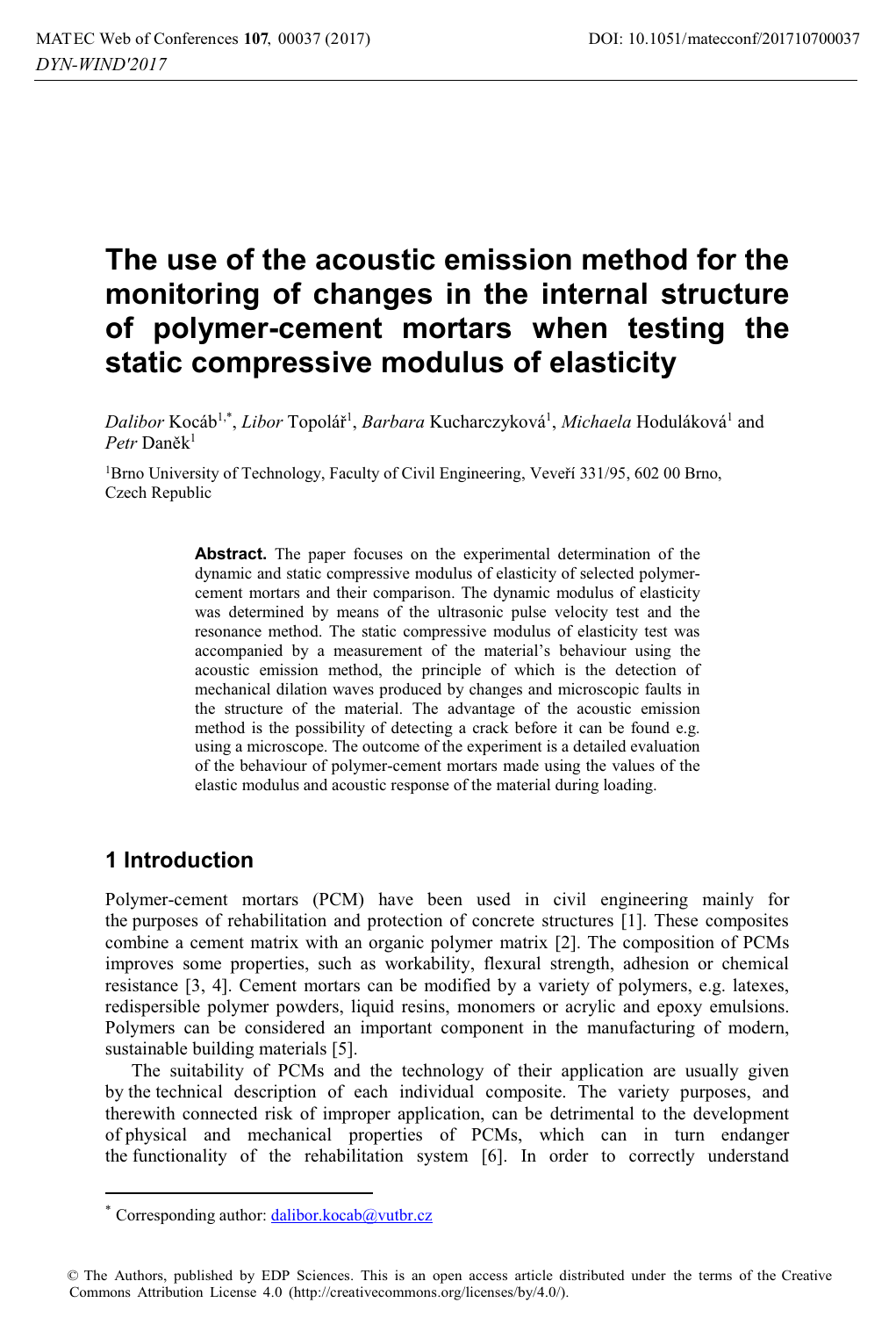the behaviour of a PCM, it is necessary to know its modulus of elasticity as well as its response to loading.

## **2 Experiment**

#### **2.1 Material and specimens**

The specimens were made from two fine-grained polymer-modified mortars based on Portland cement. Tests were performed as part of a pilot experiment, which is why the paper does not include the product designation of the mortars used. For the purposes of evaluation, the composites are identified as "V" and "VII". Specimens of the "V" set were made from a two-component mix – the liquid component is an aqueous copolymer dispersion and the powder component consists of a mixture of Portland cements and mineral fillers. Specimens of set "VII" were made from a single-component powder mix, which comprises silica sand, microfibre and Portland cement, including plasticisers, polymers and the prescribed amount of water.

The fresh PCMs were mixed using a handheld mixer and in keeping with the producer's instructions. Once the components have been mixed, each PCM was made into 6 cylindrical specimens with the nominal diameter of 40 mm and nominal length of 160 mm (apart from specimens made for the observation of shrinkage, cf. [7]). The specimens were made for the determination of the dynamic and static modulus of elasticity. For the first three days the specimens were left in their moulds and stored in laboratory conditions with a temperature of  $(21 \pm 2)$  °C and relative humidity of  $(60 \pm 10)$  %, where they were also stored after demoulding. The specimens were not cured during ageing and their surface was intentionally left to dry freely.

### **2.2 Testing procedures**

When the specimens reached 28 days of age, all 6 of them were tested for the dynamic modulus of elasticity using two electroacoustic methods – the ultrasonic pulse velocity test and the resonance method. A Pundit PL-200 ultrasonic testing instrument with sensors operating at a frequency of 150 kHz was used to determine the time it takes for an ultrasonic wave to transit along the length of a specimen, see Fig. 1a. Next, the modulus of elasticity  $E_{cu}$  was calculated according to the method described in ČSN 73 1371 [8]. The test cylinders were then tested for the natural frequency of longitudinal, flexural and torsional vibration using a Handyscope HS4 oscilloscope with an acoustic emission (AE) sensor, see Fig. 1b. Dynamic moduli  $E_{crL}$  and  $E_{crf}$  were calculated in accordance with ČSN 73 1372 [9]. For more details about the dynamic methods used, see e.g. [10].

The static compressive modulus of elasticity  $E_c$  was determined by means of cyclic loading according to ČSN ISO 1920-10 [11] in a testing press FORM+TEST 200 kN. The longitudinal deformations of the specimens were measured by 100 mm long mechanical strain gauges (Hollan's gauge) with dial indicators (Fig. 2a). The static modulus of elasticity test was completed by gradual increase of compressive stress until specimen failure (Fig. 2b).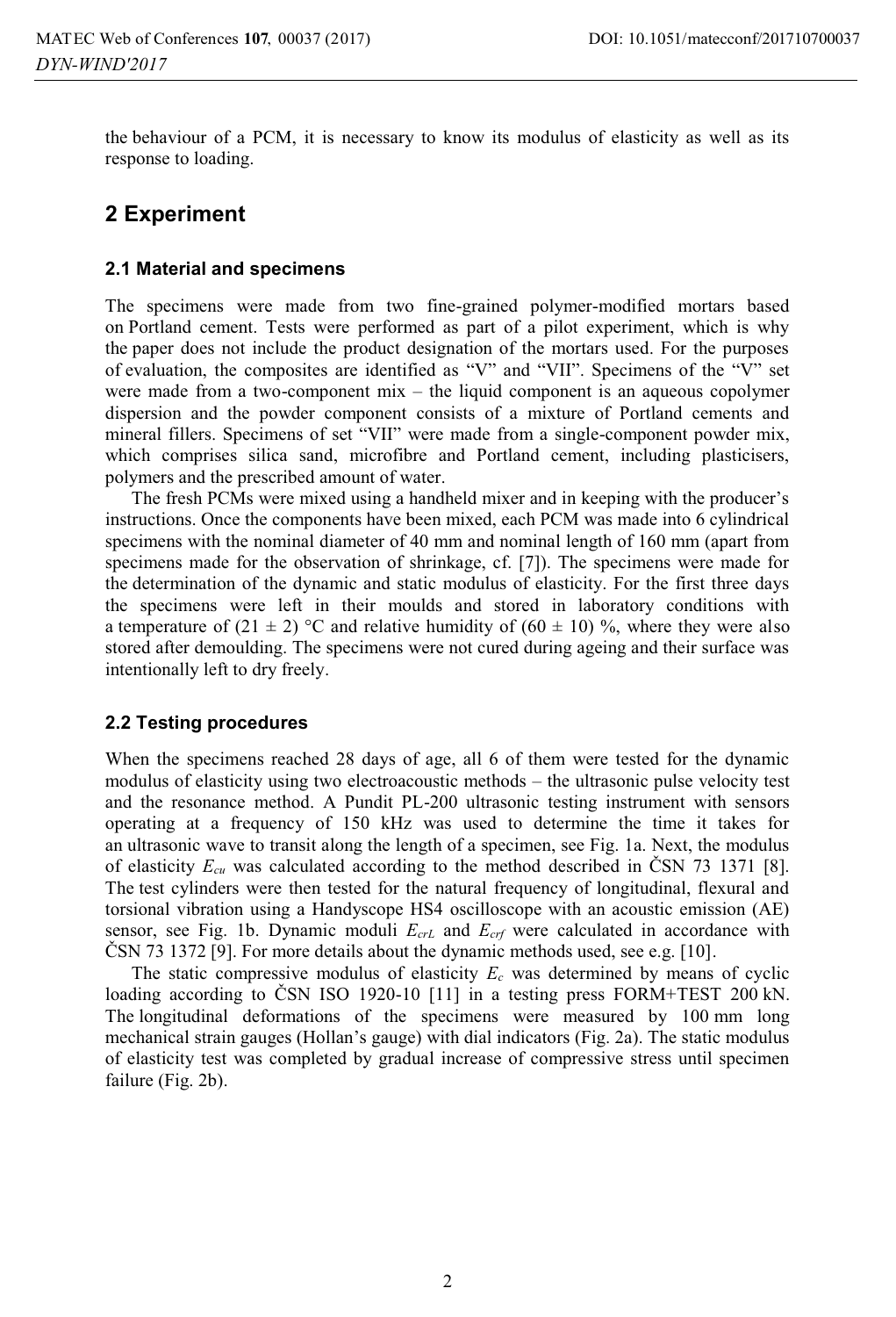

**Fig. 1.** a) Determination of the time necessary for an ultrasonic pulse to travel through a specimen, b) determination of the natural frequency of a specimen's longitudinal vibration.



**Fig. 2.** a) A specimen mounted in a press during the static modulus of elasticity test, b) specimen at the end of the static modulus of elasticity test completed by the determination of compressive strength.

The formation and subsequent propagation of microcracks inside the composite during the cyclic loading test of  $E_c$  was monitored by the acoustic emission method – a specimen fitted with AE sensors can be seen in Fig. 2a. Unlike other non-destructive techniques, the AE method is a passive inspection method capable of examining the entire volume of a structure, structural element or a specimen. An advantage of AE over other defectoscopic methods is the continuous monitoring of an object and lower time requirements compared to the gradual testing made by other methods. However, the AE method is only able to detect active damage, which releases energy inside the body being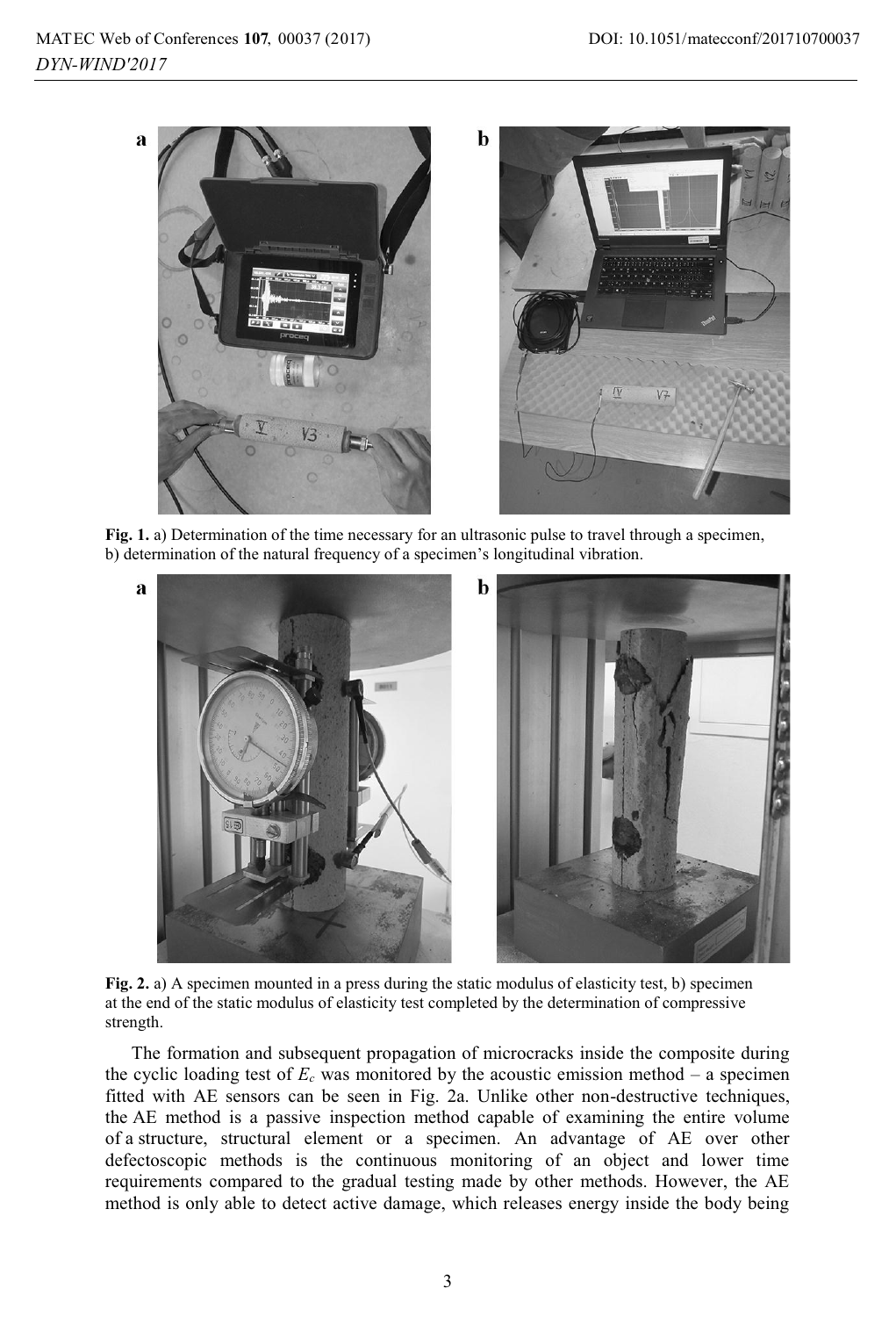examined in response to stimulation by internal or external stress, as seen in Fig. 3. An AE event is caused by irreversible dislocation and degradation affecting the material's microstructure. The released energy is transformed into a mechanical pulse travelling through the material as a longitudinal or flexural elastic wave. When the wave is detected by an AE sensor it is converted to an electric signal and is known as an AE signal [12, 13, 14]. The AE method detects and characterises the development of the damage. It aims to "listen" for acoustic activity emitted by processes taking place inside the material, such as plastic deformation, formation of microstructure, crack initiation and propagation, etc. The AE method is able to detect and evaluate (even localise) the activity of faults and defects as they develop (and only when they develop) [15].



**Fig. 3.** Principle of acoustic emission measurement [12].

# **3 Results and discussion**

### **3.1 Elastic modulus**

Table 1 shows the test results for the dynamic moduli of elasticity, the static modulus of elasticity and compressive strength of the two PCMs. The results show that composite "VII" has better strength and elastic properties at the age of examination. This is most clearly visible in the static tests, where value of the static modulus of elasticity of composite "VII" is approx. 5 GPa higher and compressive strength approx. 15 MPa higher than those of composite "V".

### **3.2 Acoustic emission**

The chart (Fig. 4) shows the number of AE events that occurred during the test. For clarity, the values are plotted on a logarithmic scale. The chart shows mortar "VII" generated far more AE events during the test, which suggests that a higher number of microcracks had formed than in PCM identified as "V". What is quite interesting is the different trend in the number of events in the two composites during each loading cycle. While mortar "VII" exhibited the Kaiser effect (a sort of "material memory") and the number of AE events occurring during cyclic loading slowly decreased, mortar "V" saw more AE events during the third cycle than during the second one. Also during loading until failure the two PCMs behaved differently. While the number of events recorded for mortar "VII" during loading until failure was similar to the number recorded during the preloading cycle, mortar "V" produced much more AE events during loading until failure than during previous loading cycles.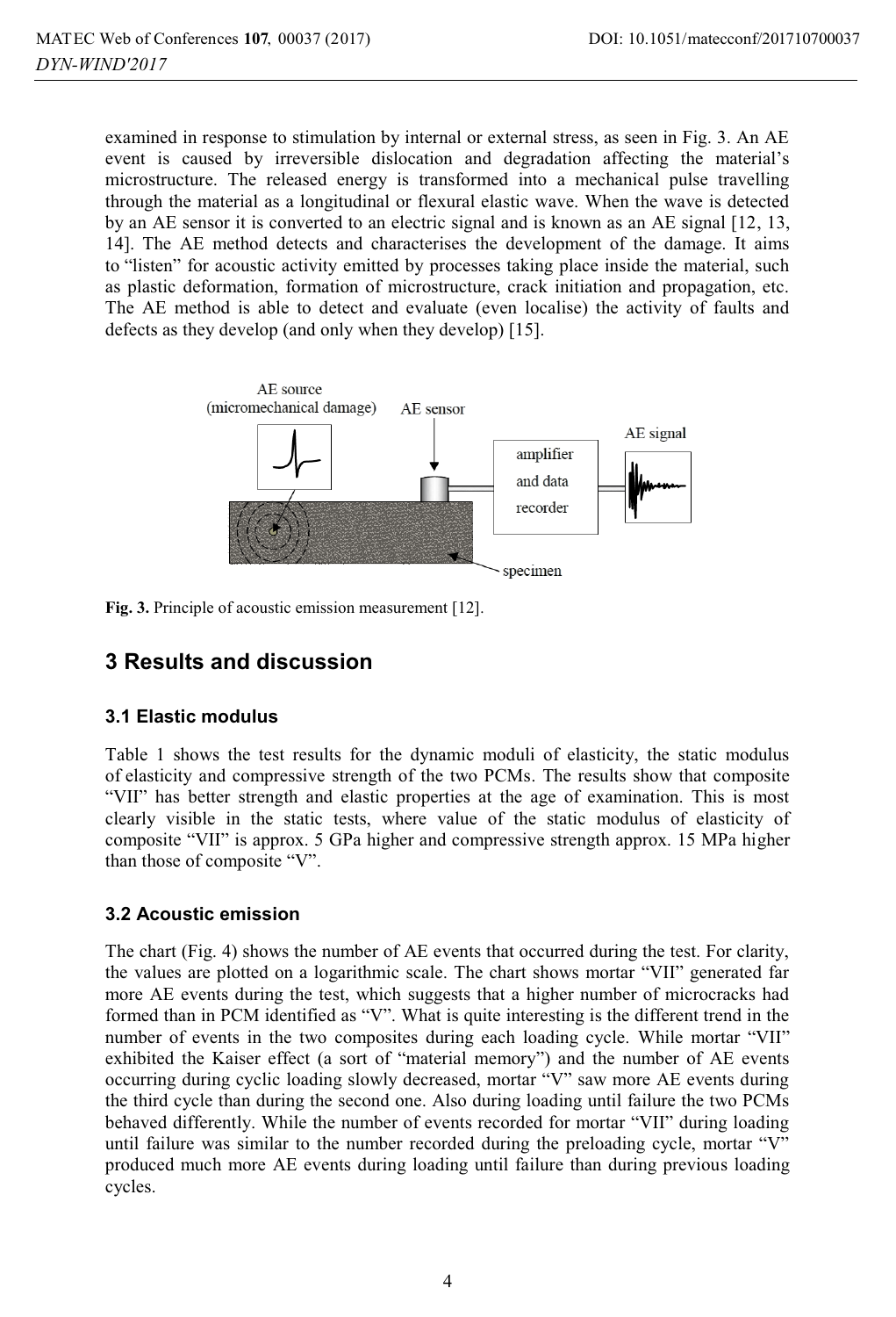| Specimen  | <b>Bulk density</b> | Elastic modulus [GPa] |           |           |       | <b>Compressive strength</b> |
|-----------|---------------------|-----------------------|-----------|-----------|-------|-----------------------------|
|           | $D$ [mm]            | $E_{cu}$              | $E_{crL}$ | $E_{crf}$ | $E_c$ | $f_c$ [MPa]                 |
| $V-1$     | 1 804               | 20.07                 | 17.56     | 17.84     | 13.66 | 32.88                       |
| $V-2$     | 1728                | 17.85                 | 15.56     | 15.46     | 12.27 | 31.51                       |
| $V-3$     | 1840                | 20.90                 | 18.45     | 18.75     | 13.90 | 33.68                       |
| $V-4$     | 1 740               | 18.71                 | 16.51     | 16.91     | 14.32 | 29.90                       |
| $V-5$     | 1776                | 19.10                 | 16.81     | 16.77     | 12.95 | 32.85                       |
| $V-6$     | 1 773               | 19.52                 | 17.20     | 17.15     | 13.86 | 34.21                       |
| Average:  | 1780                | 19.4                  | 17.0      | 17.1      | 13.5  | 32.5                        |
| S. s. d.: | 41                  | 1.07                  | 0.98      | 1.1       | 0.75  | 1.57                        |
| $VII-1$   | 1858                | 23.03                 | 21.62     | 21.56     | 18.83 | 50.17                       |
| $VII-2$   | 1923                | 23.36                 | 22.12     | 22.94     | 18.64 | 50.72                       |
| $VII-3$   | 1796                | 20.73                 | 19.24     | 19.08     | 17.19 | 46.32                       |
| $VII-4$   | 1803                | 20.91                 | 19.61     | 20.38     | 17.98 | 46.21                       |
| $VII-5$   | 1897                | 22.90                 | 21.71     | 21.54     | 18.21 | 47.49                       |
| VII-6     | 1823                | 21.12                 | 19.22     | 18.90     | 17.00 | 46.89                       |
| Average:  | 1850                | 22.0                  | 20.6      | 20.7      | 18.0  | 48.0                        |
| S. s. d.: | 52                  | 1.21                  | 1.36      | 1.58      | 0.75  | 1.98                        |

**Table 1.** Bulk density, elastic moduli and compressive strength of the PCM including average values and sample standard deviations (S. s. d) at the age of 28 days.



**Fig. 4.** Number of AE events during the static modulus of elasticity test.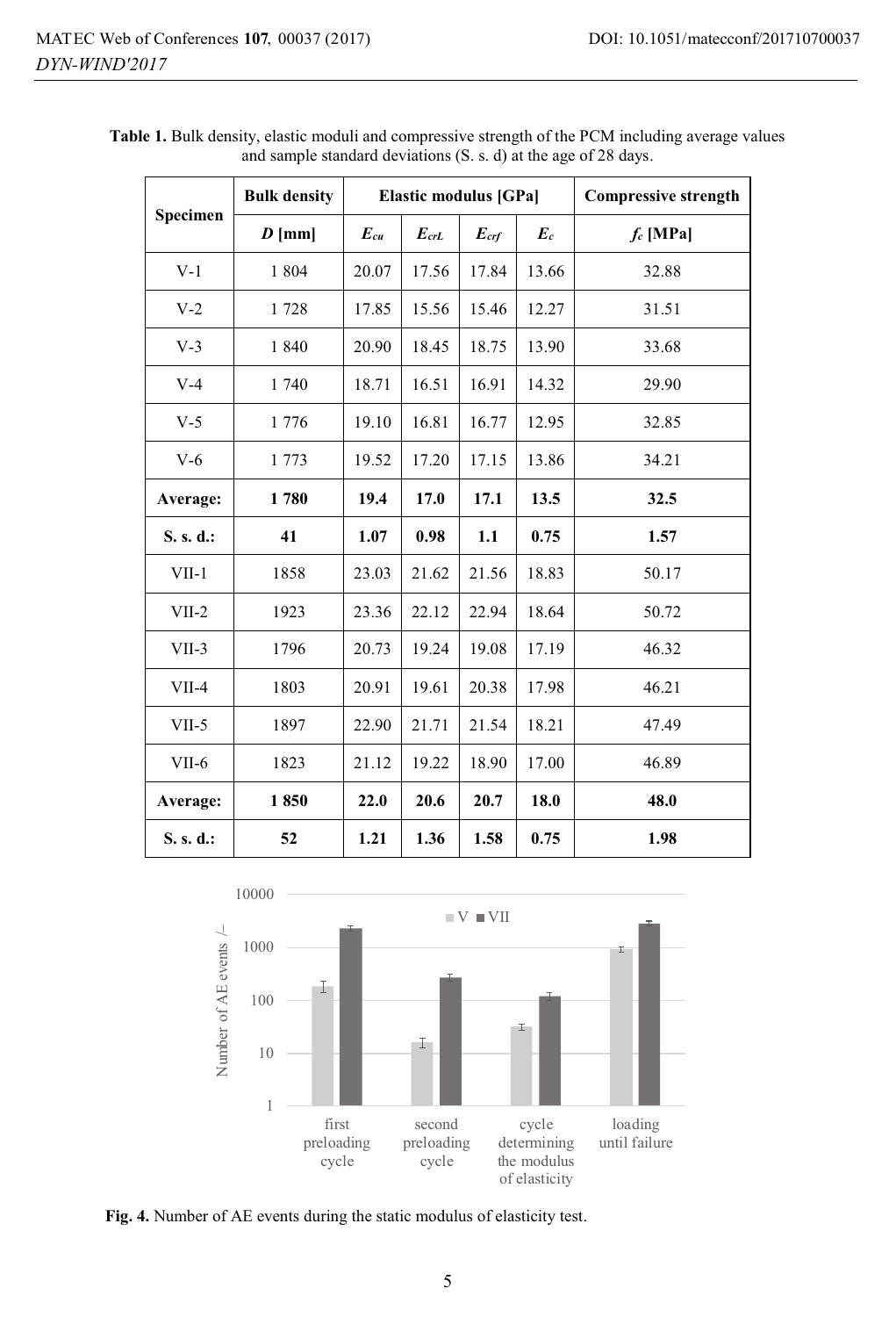Given the average amplitude measured during the loading cycles (Fig. 5) as well as the progress of loading until failure, it can be said that microcracks that formed in specimens made from mortar "VII" were of roughly the same size throughout the entire test. On the other hand, the cracks formed in mortar "V" slowly increased in size during cyclic loading.



**Fig. 5.** Amplitude of AE signals during the static modulus of elasticity test.

The energy released by AE signals (Fig. 6) is again plotted on a logarithmic scale. It is clear that the energy released during AE signals was greater in specimens of mortar "VII" than in mortar "V".



**Fig. 6.** Energy of AE signals during the static modulus of elasticity test.

# **4 Conclusion**

The experiment results show that the PCMs tested herein (designed primarily for concrete rehabilitation) reached lower values of dynamic and static moduli of elasticity (average *Ec* value is only 13.5 GPa in PCM "V" and 18.0 GPa in PCM "VII") than cement-based mortars. PCM are used because of properties other than elastic parameters [1-6]; however, it is still very useful to know the values of their elastic moduli. Polymers, by which the cement mortar is modified, generally have low values of the elastic modulus, which decreases the elastic modulus of the whole composite. The use of PCMs in combination